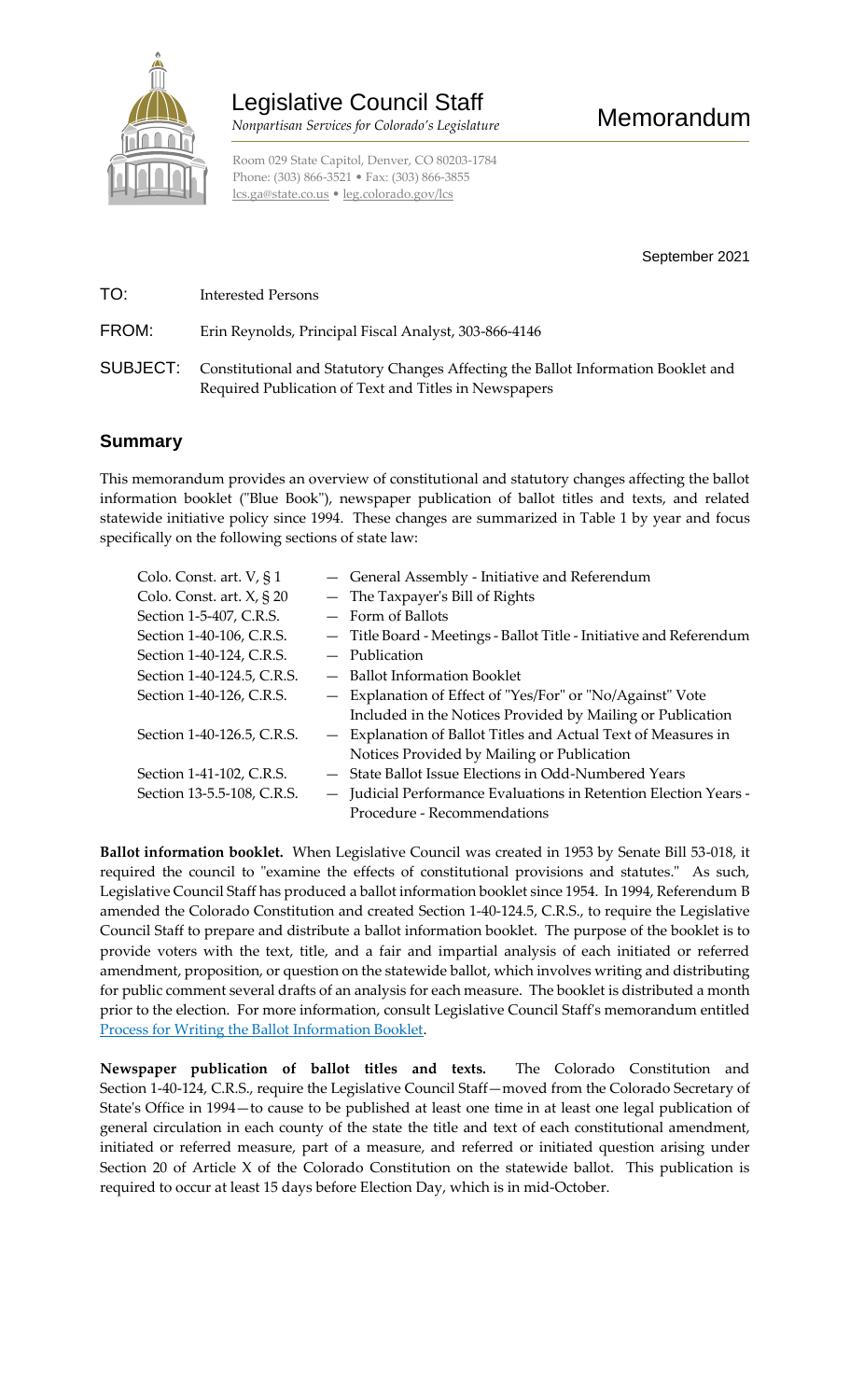**Table 1 Constitutional and Statutory Changes Affecting the Ballot Information Booklet and Related Publication Requirements**

| Year | <b>Measure</b>            | <b>Citation</b>          | <b>Provisions</b>                                                                                                                                                                                                                                                                                                                                                                                                                                                                                                                                                                                                                                                                                                                                                               |
|------|---------------------------|--------------------------|---------------------------------------------------------------------------------------------------------------------------------------------------------------------------------------------------------------------------------------------------------------------------------------------------------------------------------------------------------------------------------------------------------------------------------------------------------------------------------------------------------------------------------------------------------------------------------------------------------------------------------------------------------------------------------------------------------------------------------------------------------------------------------|
| 2021 | <b>House Bill 21-1321</b> | 1-40-106, C.R.S.         | The Title Board must include specific language when a measure increases or decreases state or local tax revenue.                                                                                                                                                                                                                                                                                                                                                                                                                                                                                                                                                                                                                                                                |
|      |                           |                          | For measures that increase tax revenue for any district, including the state, cities, counties, school districts, or special districts, the ballot title must<br>include the following language concerning increases or improvements in the level of public services funded by the measure: "IN ORDER TO<br>INCREASE OR IMPROVE LEVELS OF PUBLIC SERVICES, INCLUDING, BUT NOT LIMITED TO (THE PUBLIC SERVICE SPECIFIED IN THE<br>MEASURE)" or "IN ORDER TO INCREASE OR IMPROVE LEVELS OF PUBLIC SERVICES".                                                                                                                                                                                                                                                                      |
|      |                           |                          | For measures that decrease state tax revenue, the ballot title must include the following language concerning the three largest areas of program<br>expenditures impacted by a reduction in revenue, and specify the amount of the estimated decrease: "SHALL THERE BE A REDUCTION TO THE<br>(DESCRIPTION OF TAX) BY (THE PERCENTAGE BY WHICH THE TAX IS REDUCED IN THE FIRST FULL FISCAL YEAR THAT THE MEASURE<br>REDUCES REVENUE) THEREBY REDUCING STATE REVENUE, WHICH WILL REDUCE FUNDING FOR STATE EXPENDITURES THAT<br>INCLUDE BUT ARE NOT LIMITED TO (THE THREE LARGEST AREAS OF PROGRAM EXPENDITURE) BY AN ESTIMATED (PROJECTED<br>DOLLAR FIGURE OF REVENUE REDUCTION TO THE STATE IN THE FIRST FULL FISCAL YEAR THAT THE MEASURE REDUCES REVENUE)<br>IN TAX REVENUE?". |
|      |                           |                          | For measures that decrease local property tax revenue, the ballot title must include the following language about the types of local districts affected<br>and an estimate of the statewide decrease in property tax revenue: "SHALL FUNDING AVAILABLE FOR COUNTIES, SCHOOL DISTRICTS, WATER<br>DISTRICTS, FIRE DISTRICTS, AND OTHER DISTRICTS FUNDED, AT LEAST IN PART, BY PROPERTY TAXES BE IMPACTED BY A REDUCTION<br>OF (PROJECTED DOLLAR FIGURE OF PROPERTY TAX REVENUE REDUCTION TO ALL DISTRICTS IN THE FIRST FULL FISCAL YEAR THAT<br>THE MEASURE REDUCES REVENUE) IN PROPERTY TAX REVENUE?".                                                                                                                                                                           |
|      |                           | 1-40-124.5, C.R.S.       | For initiated or referred measures that would either increase or decrease individual income tax revenue or state sales tax revenue, Legislative Council<br>Staff (LCS) must include a table in the ballot information booklet that shows the total tax burden change for specified income categories, the average<br>tax burden change for filers within those income categories, and the number of filers within each category. For a measure that reduces state tax<br>revenue, the booklet must also include a description of the three largest areas of program expenditure.                                                                                                                                                                                                |
| 2017 | <b>House Bill 17-1303</b> | 13-5.5-108, C.R.S.       | Specific to the ballot information booklet the designations for judicial performance recommendations are changed from "retain," "do not retain," and<br>"no opinion" to "meets performance standard" and "does not meet performance standard." A majority vote by the commission is required to use the<br>"does not meet performance standard" designation.                                                                                                                                                                                                                                                                                                                                                                                                                    |
| 2016 | Amendment 71              | Colo. Const. art. V, § 1 | Effective December 28, 2016, Amendment 71 created an additional signature-gathering requirement to place a constitutional initiative on the ballot.<br>Of the total required signatures, some must be collected from each of the state's 35 senate districts in an amount of at least 2 percent of the registered<br>voters in each district.                                                                                                                                                                                                                                                                                                                                                                                                                                   |
|      |                           |                          | The amendment also increased the percentage of votes required to adopt a constitutional amendment from a majority of all votes cast, or 50 percent<br>plus one vote, to 55 percent of all votes cast, except when a proposed amendment repeals rather than changes part of the constitution, in which case<br>a simple majority of votes is required.                                                                                                                                                                                                                                                                                                                                                                                                                           |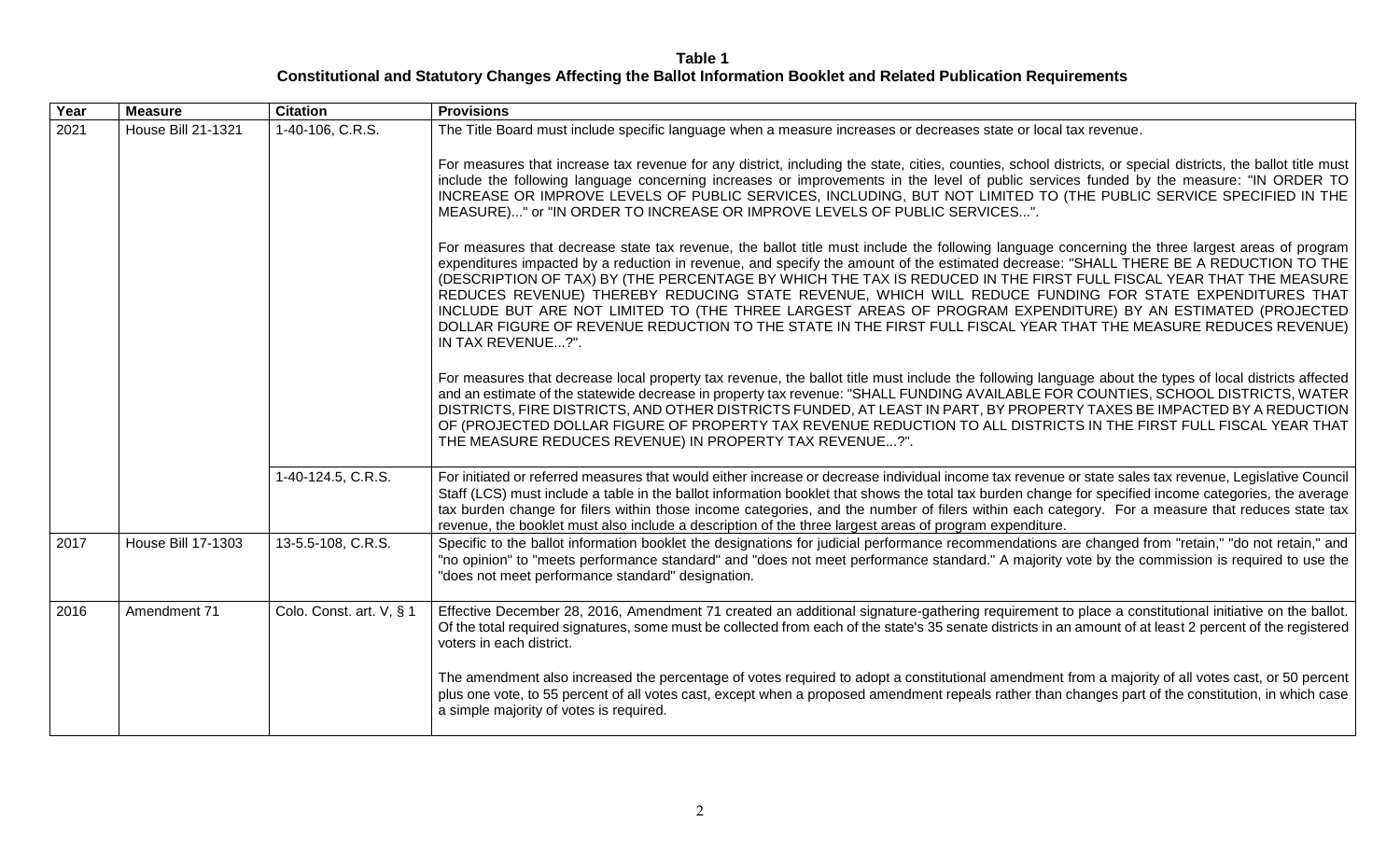**Table 1 Constitutional and Statutory Changes Affecting the Ballot Information Booklet and Related Publication Requirements**

| Year | <b>Measure</b>            | <b>Citation</b>    | <b>Provisions</b>                                                                                                                                                                                                                                                                                                                                                                                                                                                                                                                                                                                                                                                      |
|------|---------------------------|--------------------|------------------------------------------------------------------------------------------------------------------------------------------------------------------------------------------------------------------------------------------------------------------------------------------------------------------------------------------------------------------------------------------------------------------------------------------------------------------------------------------------------------------------------------------------------------------------------------------------------------------------------------------------------------------------|
| 2013 | <b>House Bill 13-1303</b> | Secondary impact   | Due to changes to the election and voter registration processes, the cover language of the ballot information booklet must include information about<br>mail ballots and voter service and polling centers.                                                                                                                                                                                                                                                                                                                                                                                                                                                            |
|      |                           |                    | The deadline by which the text and titles must be published in newspapers was changed because the voter registration deadline from 29 days before<br>an election to Election Day. As a result, the deadline for newspaper publication of text and titles of all statewide measures is 15 days before Election<br>Day.                                                                                                                                                                                                                                                                                                                                                  |
| 2012 | <b>House Bill 12-1089</b> | 1-40-126, C.R.S.   | "For" and "against" must appear in the required language describing what a vote means in the ballot information booklet and in newspaper publication<br>as follows: "A 'yes/for' vote on any ballot issue is a vote in favor of changing current law or existing circumstances, and a 'no/against' vote on any<br>ballot issue is a vote against changing current law or existing circumstances."                                                                                                                                                                                                                                                                      |
| 2011 | <b>House Bill 11-1035</b> | 1-40-126.5, C.R.S. | In both the ballot information booklet and in the newspaper publication of ballot titles and text, the following explanation must precede each measure:                                                                                                                                                                                                                                                                                                                                                                                                                                                                                                                |
|      |                           |                    | For referred measures: "The ballot title below is a summary drafted by the professional legal staff for the general assembly for ballot purposes<br>only. The ballot title will not appear in the (Colorado constitution/Colorado Revised Statutes). The text of the measure that will appear in the<br>(Colorado constitution/Colorado Revised Statutes) below was referred to the voters because it passed by a (two-thirds majority/majority) vote of<br>the state senate and the state house of representatives."                                                                                                                                                  |
|      |                           |                    | For initiated measures: "The ballot title below is a summary drafted by the professional staff of the offices of the secretary of state, the attorney<br>general, and the legal staff for the general assembly for ballot purposes only. The ballot title will not appear in the (Colorado constitution/Colorado<br>Revised Statutes). The text of the measure that will appear in the (Colorado constitution/Colorado Revised Statutes) below was drafted by the<br>proponents of the initiative. The initiated measure is included on the ballot as a proposed change to current law because the proponents gathered<br>the required amount of petition signatures." |
| 2010 | Senate Bill 10-216        | Secondary impact   | Ballot measures must appear on the ballot as follows: referred amendments first, followed by initiated amendments, referred propositions, initiated<br>propositions, county issues and questions, municipal issues and questions, school district issues and questions, ballot issues and questions for other<br>political subdivisions which are in more than one county, and then ballot issues and questions for other political subdivisions which are wholly within<br>a county. As a result, the ballot information booklet and newspaper publications follow this order.                                                                                        |
|      | <b>House Bill 10-1020</b> | 2-2-320, C.R.S.    | The Legislative Council Committee chair or vice-chair must approve any contract to which the Legislative Council is a party, and for the director of the<br>Office of Legislative Legal Services, or their designee, to approve all legislative department contracts. As a result, the contract related to ballot<br>information booklet printing and distribution and the contract related to newspaper publication of ballot titles and text follow this process.                                                                                                                                                                                                    |
|      | <b>House Bill 10-1370</b> | 1-40-124.5, C.R.S. | The following phrase must precede the arguments for and against each measure in the analysis section of the ballot information booklet: "For<br>information on those issue committees that support or oppose the measures on the ballot at the (date and year) election, go to the Colorado secretary<br>of state's elections center web site hyperlink for ballot and initiative information (appropriate secretary of state web site address)."                                                                                                                                                                                                                      |
|      |                           |                    | In addition, each person submitting written comments on ballot information booklet drafts must provide their name and the name of any organization<br>the person represents or is affiliated with for purposes of making the comments.                                                                                                                                                                                                                                                                                                                                                                                                                                 |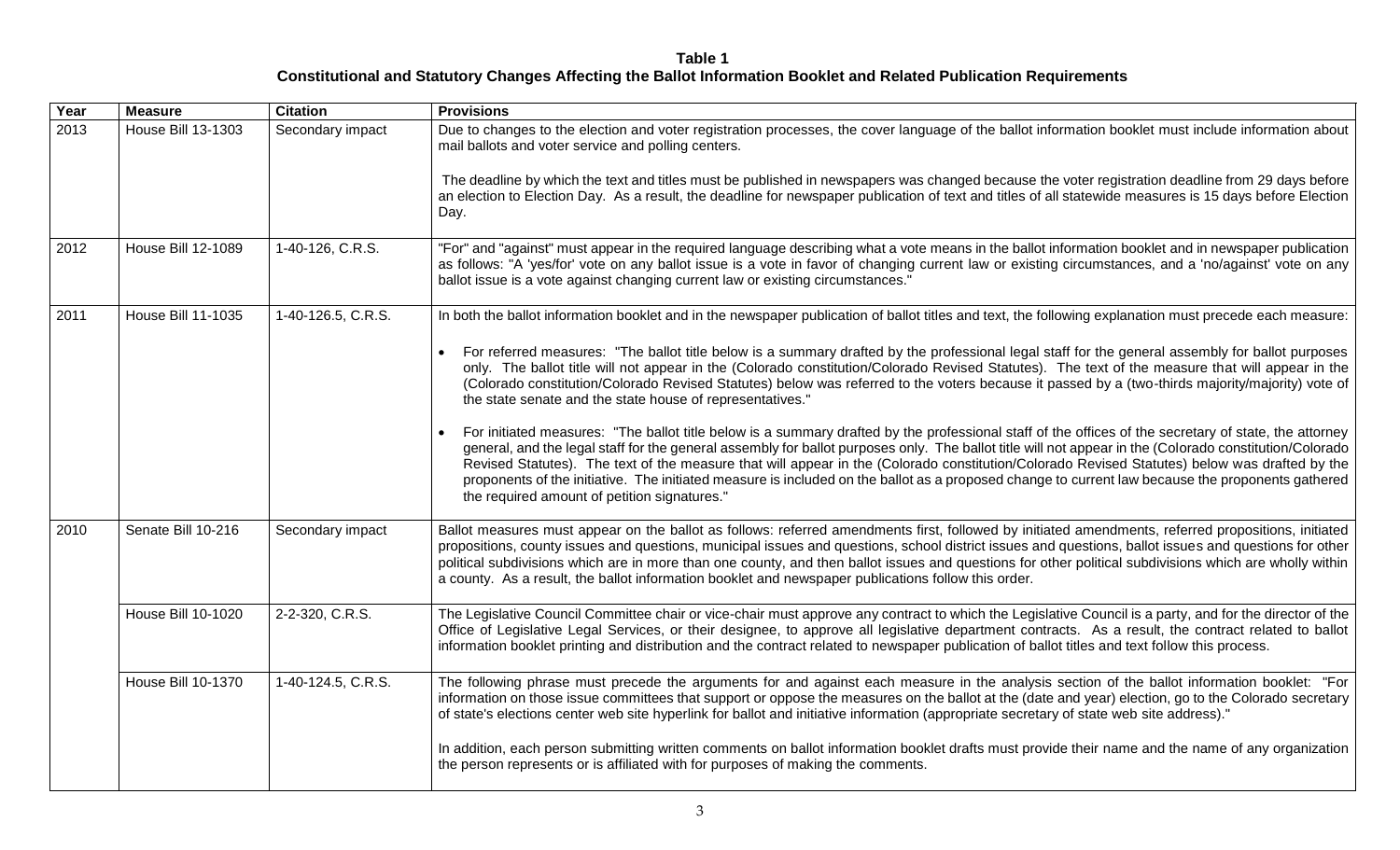**Table 1 Constitutional and Statutory Changes Affecting the Ballot Information Booklet and Related Publication Requirements**

| Year | <b>Measure</b>            | <b>Citation</b>    | <b>Provisions</b>                                                                                                                                                                                                                                                                                                                                                                                                                                                                                                                                                                                                                                                                                                                                                                                                                                                                                                                                            |
|------|---------------------------|--------------------|--------------------------------------------------------------------------------------------------------------------------------------------------------------------------------------------------------------------------------------------------------------------------------------------------------------------------------------------------------------------------------------------------------------------------------------------------------------------------------------------------------------------------------------------------------------------------------------------------------------------------------------------------------------------------------------------------------------------------------------------------------------------------------------------------------------------------------------------------------------------------------------------------------------------------------------------------------------|
| 2009 | House Bill 09-1326        | 1-5-407, C.R.S.    | The bill makes several changes to the initiative petition process, including modifying initiative-related deadlines. Specific to the ballot information<br>booklet and newspaper publication of ballot titles and text, ballot measures that propose a change to the Colorado Constitution are "amendments,"<br>and ballot measures proposing a change to statutes are "propositions." The bill also outlines an alphanumerical system to differentiate between<br>initiated and referred measures, with further differentiation between constitutional amendments and changes to statute, to apply to all measures on<br>the statewide ballot commencing with the November 2010 general election.                                                                                                                                                                                                                                                           |
| 2005 | Senate Bill 05-094        | 1-40-124.5, C.R.S. | The Director of Research of LCS must hold a public meeting after receiving written comments from the public and before finalizing the draft of the<br>ballot information booklet for Legislative Council Committee review. The director is authorized to modify the draft of the booklet in response to<br>comments made at the public meeting. The Legislative Council Committee may modify the draft of the ballot information booklet upon a two-thirds<br>affirmative vote of committee members.                                                                                                                                                                                                                                                                                                                                                                                                                                                         |
|      | House Bill 05-1197        | 1-5-407, C.R.S.    | Commencing with the general election held in November 2004, statewide referred measures must be lettered consecutively in a repeating alphabetical<br>cycle from A to Z.                                                                                                                                                                                                                                                                                                                                                                                                                                                                                                                                                                                                                                                                                                                                                                                     |
| 2004 | <b>House Bill 04-1425</b> | 1-40-124, C.R.S.   | The title and text and ballot questions must be published in at least one legal publication of general circulation in each county, rather than in every<br>legal newspaper of the state. It allows the publication requirement to be met through a separate newspaper insert, rather than as a legal notice, if so<br>determined and negotiated by the Director of Research of the Legislative Council. It authorizes the Director of Research to select the newspaper or<br>newspapers that will make the publication for counties in which more than one legal newspaper is circulated, taking into account the newspapers'<br>circulation and charges; and to provide alternative methods of circulation in cases where no legal newspaper is willing or able to publish in a county.<br>Finally, the bill specifies that the Executive Committee determines that amount paid to meet the publication requirements, based on available<br>appropriations. |
| 2001 | Senate Bill 01-025        | 1-40-124.5, C.R.S. | LCS must prepare a fiscal impact statement for every initiated or referred measure, similar in form and content to fiscal notes. The ballot information<br>booklet must include an abstract of the fiscal impact statement, and a full fiscal impact statement must be available through the Legislative Council.                                                                                                                                                                                                                                                                                                                                                                                                                                                                                                                                                                                                                                            |
| 2000 | Senate Bill 00-172        | 1-40-124.5, C.R.S. | The ballot information booklet is required to include an estimate of the fiscal impact of any ballot measure for which there appears to be a significant<br>fiscal impact on the state or any of its political subdivisions.                                                                                                                                                                                                                                                                                                                                                                                                                                                                                                                                                                                                                                                                                                                                 |
|      | <b>House Bill 00-1304</b> | 1-40-124, C.R.S.   | Newspaper publications must include ballot questions arising under the Taxpayer's Bill of Rights.                                                                                                                                                                                                                                                                                                                                                                                                                                                                                                                                                                                                                                                                                                                                                                                                                                                            |
|      |                           | 1-40-124.5, C.R.S. | Requires the ballot information booklet to include ballot questions arising under the Taxpayer's Bill of Rights, and requires the Executive Committee<br>to provide certain related fiscal information to be included in the booklet.                                                                                                                                                                                                                                                                                                                                                                                                                                                                                                                                                                                                                                                                                                                        |
|      |                           | 1-40-126, C.R.S.   | Modifies explanatory language about the effect of a yes or no vote to read: "A 'yes' vote on any ballot issue is a vote in favor of changing current law<br>or existing circumstances, and a 'no' vote on any ballot issue is a vote against changing current law or existing circumstances."                                                                                                                                                                                                                                                                                                                                                                                                                                                                                                                                                                                                                                                                |
| 1997 | Senate Bill 97-204        | 1-40-124.5, C.R.S. | Establishes the Ballot Information Publication and Distribution Revolving Fund.                                                                                                                                                                                                                                                                                                                                                                                                                                                                                                                                                                                                                                                                                                                                                                                                                                                                              |